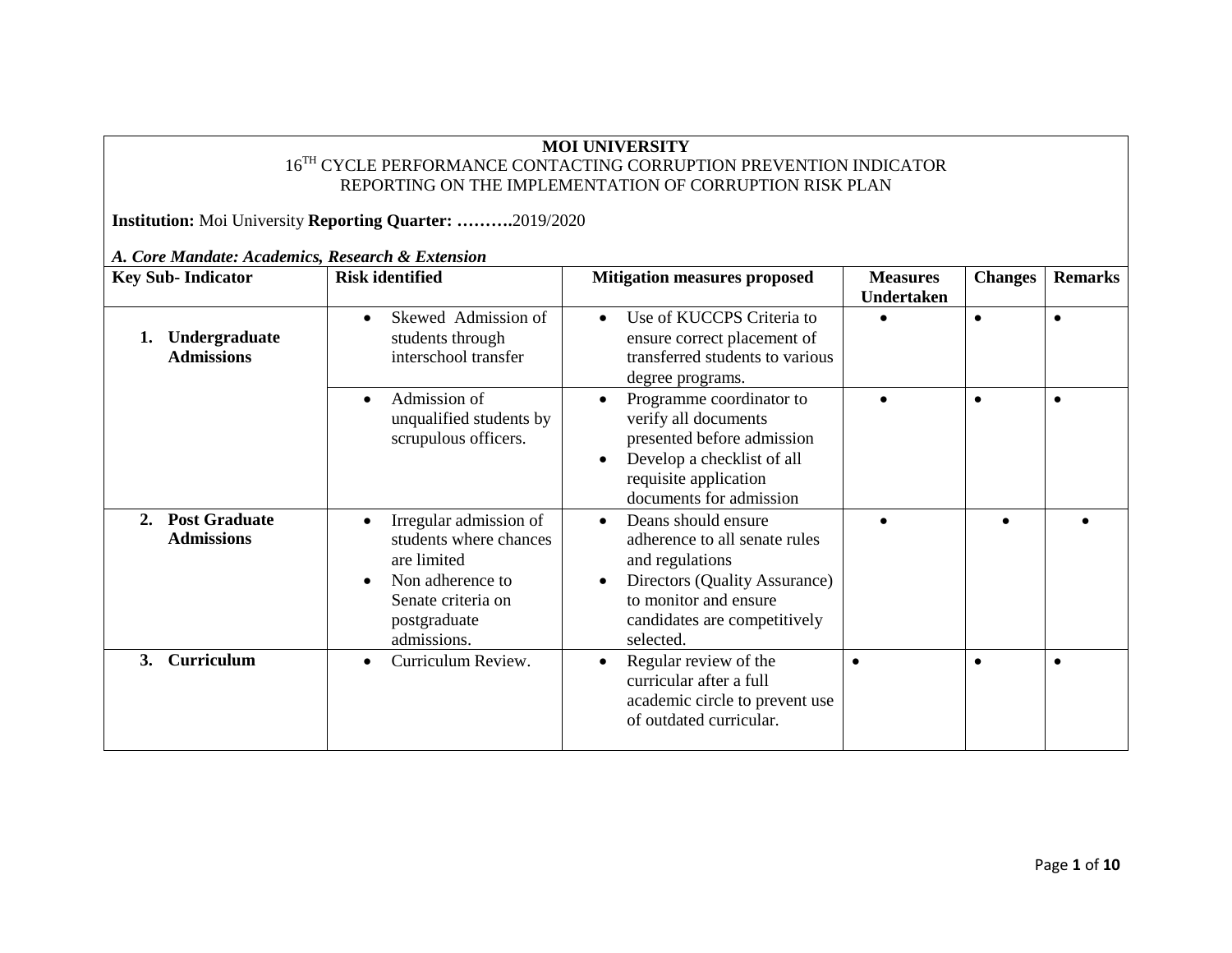|             | Coverage of the<br>$\bullet$<br>curriculum.                                               | Close supervision and monitoring<br>$\bullet$<br>by Heads of Department to ensure<br>teaching of full content, provision<br>of course outlines and punctually<br>in attendance of lectures by<br>lecturers and students.<br>Strict adherence to regular<br>$\bullet$<br>student-lecture evaluation form at<br>the end of every course.<br>In-house/in-service Schools to<br>$\bullet$<br>conduct regular workshops for<br>curriculum/content delivery. | $\bullet$ |  |
|-------------|-------------------------------------------------------------------------------------------|--------------------------------------------------------------------------------------------------------------------------------------------------------------------------------------------------------------------------------------------------------------------------------------------------------------------------------------------------------------------------------------------------------------------------------------------------------|-----------|--|
|             | Implementing<br>$\bullet$<br>unaccredited<br>curriculum.<br>Using outdated<br>curriculum. | Ensuring that all curricula are<br>$\bullet$<br>senate approved before<br>implementation.<br>Ensuring that all curricula are<br>accredited by Commission for<br>University Education before<br>implementation.                                                                                                                                                                                                                                         |           |  |
| 4. Lectures | Late release teaching Time-<br>Table.                                                     | Release of the timetable a<br>$\bullet$<br>month before the start of a<br>semester as per Senate Rules.                                                                                                                                                                                                                                                                                                                                                | $\bullet$ |  |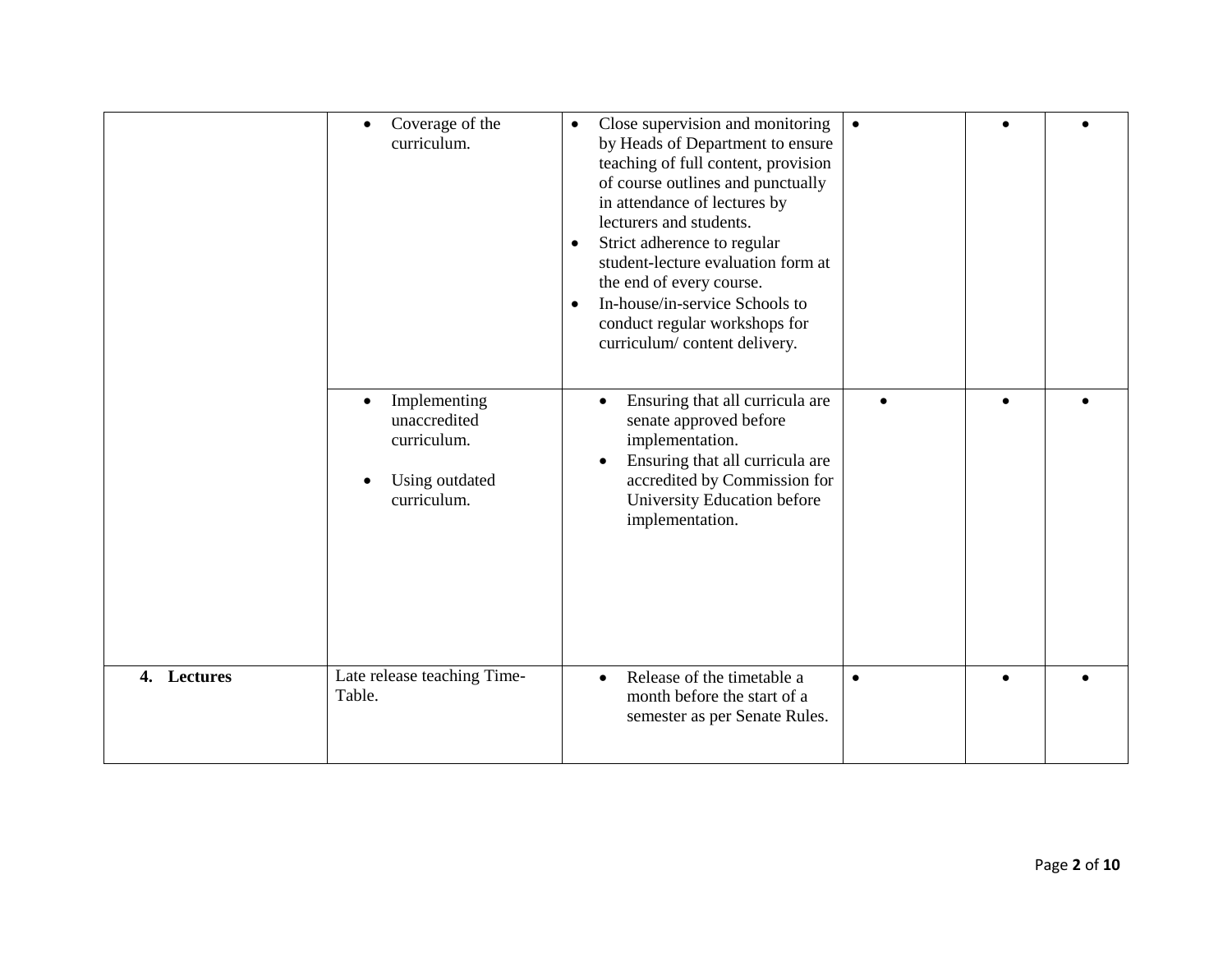|                                                            | Commencement of<br>$\bullet$<br>lectures                                                                         | Ensure prompt<br>$\bullet$<br>commencement of lectures as<br>per Senate Guidelines.<br>Monitor adherence to 20%<br>rule and nominal roll.<br>Disciplinary of Sanctions to<br>offenders.<br>$\bullet$ |           |           |  |
|------------------------------------------------------------|------------------------------------------------------------------------------------------------------------------|------------------------------------------------------------------------------------------------------------------------------------------------------------------------------------------------------|-----------|-----------|--|
| <b>Part-time Lecturers</b><br>5.                           | Favoritism in hiring<br>$\bullet$<br>process.<br>Course Delivery (not<br>covering the entire<br>course outline). | <b>Ensure adherence to Senate</b><br>$\bullet$<br>approved part-time teaching<br>policy.<br>Use students evaluation<br>$\bullet$<br>reports on part-time<br>Lecturers.                               | $\bullet$ | $\bullet$ |  |
|                                                            | Poor coverage of<br>$\bullet$<br>course and/or modules.<br>None attendance of<br>classes.                        | Timely course allocation.<br>$\bullet$<br>Use of diverse teaching<br>$\bullet$<br>approaches.<br>Course evaluation reports.<br>$\bullet$<br>Use of class attendance<br>$\bullet$<br>register.        |           |           |  |
| 6. Setting and<br><b>Moderating</b><br><b>Examinations</b> | Coverage of the<br>Curriculum.                                                                                   | <b>Ensure Examinations</b><br>$\bullet$<br>Questions (Final and CATS)<br>cover the entire syllabus.                                                                                                  |           | $\bullet$ |  |
| (Departmental / School<br>Levels)                          | Leakage at<br>Departmental or school<br>levels.                                                                  | <b>Conduct awareness</b><br>$\bullet$<br>workshops on Public<br>Officer's Code of Ethics to<br>those handling exams.<br>Vetting of Officers who<br>handle examinations.                              | $\bullet$ |           |  |
|                                                            | Sitting examination<br>$\bullet$<br>when not authorized.<br>Forged examination<br>card.<br>Poor quality of set   | At least 80% class<br>$\bullet$<br>attendance.<br>Full Fee payment.<br>Internal and external<br>moderation of Examinations.                                                                          |           |           |  |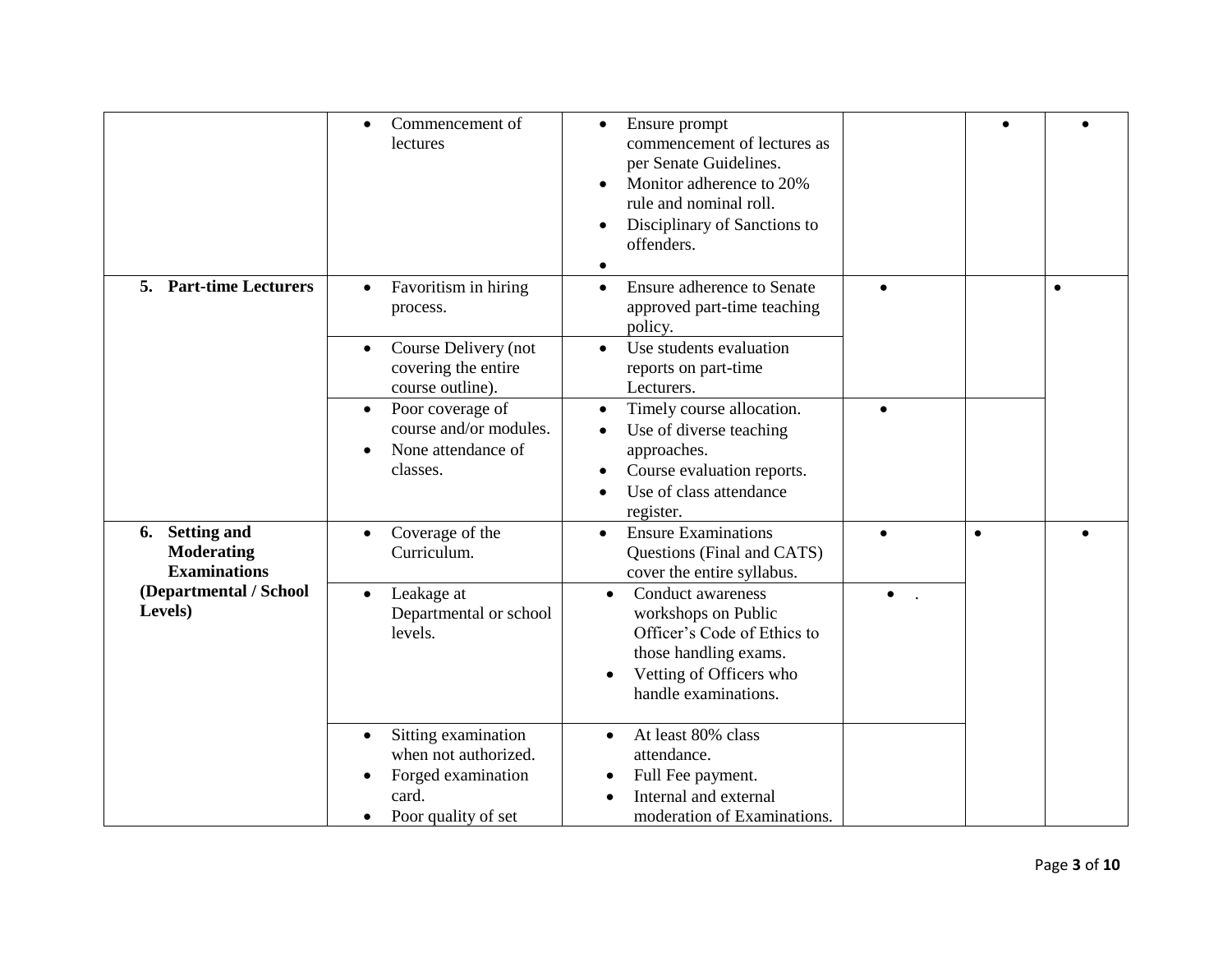|                                                            | questions.                                                                    |                                                                                                                                                                                                                            |           |           |           |
|------------------------------------------------------------|-------------------------------------------------------------------------------|----------------------------------------------------------------------------------------------------------------------------------------------------------------------------------------------------------------------------|-----------|-----------|-----------|
| 7. Administering<br><b>Examinations</b>                    | Continuous<br>$\bullet$<br><b>Assessment Tests</b><br>(C.A.Ts)                | None marked CATs.<br>$\bullet$<br>Issuance of artificial marks.<br>Non adherence to the rule of<br>two CATs per course.<br>Missing CAT marks.<br>$\bullet$<br>Marked CAT scripts not<br>$\bullet$<br>returned to students. | $\bullet$ | $\bullet$ | $\bullet$ |
|                                                            | Conflict of Interest.<br>$\bullet$                                            | Unauthorized persons should<br>$\bullet$<br>not handle / deliver<br>examinations.                                                                                                                                          |           |           |           |
|                                                            | Issuance of<br>$\bullet$<br>examination cards                                 | Ensure that only bona-fide<br>$\bullet$<br>students are issued with<br>Exam Cards.                                                                                                                                         |           |           |           |
| <b>Invigilation of</b><br>8.<br>examination                | Flouting of<br>$\bullet$<br><b>Examinations Rules.</b>                        | Adherence to set<br>$\bullet$<br>examination rules.<br>Ensure that all invigilators.<br>$\bullet$                                                                                                                          |           |           |           |
|                                                            | Booklets.<br>$\bullet$                                                        | Use of different colors for<br>$\bullet$<br>examination booklet.                                                                                                                                                           |           |           |           |
|                                                            | Invigilators.<br>$\bullet$                                                    | Use of adequate invigilators<br>$\bullet$<br>and security personnel in<br>examination rooms.                                                                                                                               |           |           |           |
|                                                            | Inadequate number of<br>$\bullet$<br>invigilators in the<br>examination room. | Ensuring a minimum of two<br>$\bullet$<br>invigilators in the<br>examination room.                                                                                                                                         |           |           |           |
| 9. Processing of<br><b>Results and award</b><br>of degrees | Marking of Papers.<br>$\bullet$                                               | <b>Moderation of Ensure</b><br>$\bullet$<br>lecturers have enough time<br>to mark and not too many<br>papers.                                                                                                              |           | $\bullet$ |           |
|                                                            | • Late processing of                                                          | Ensuring that results<br>$\bullet$                                                                                                                                                                                         |           |           |           |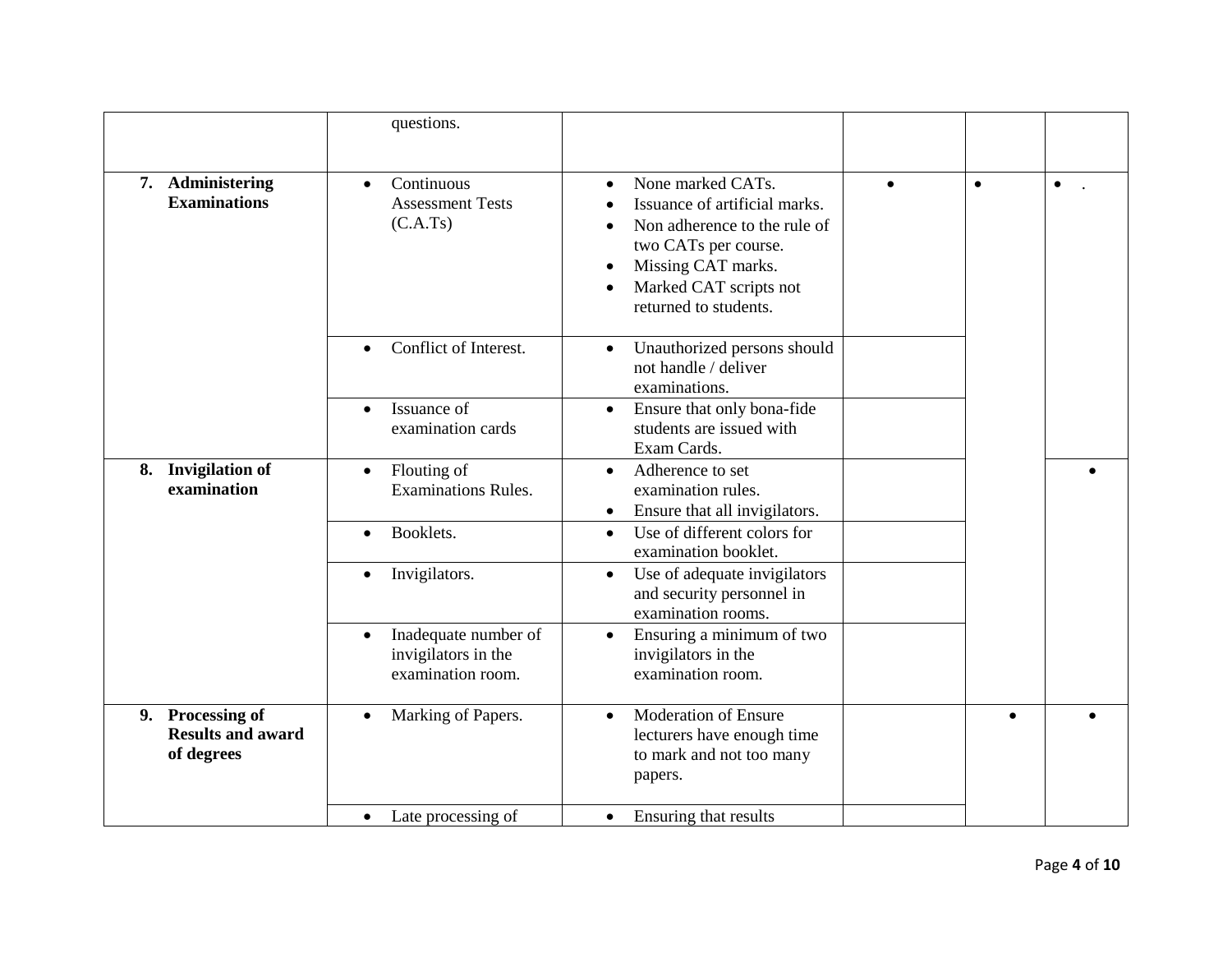|                                | results.                                | submitted one month after                   |           |           |           |
|--------------------------------|-----------------------------------------|---------------------------------------------|-----------|-----------|-----------|
|                                |                                         | the end of semester                         |           |           |           |
|                                | Incomplete marks.<br>$\bullet$          | examination.                                |           |           |           |
|                                |                                         | Ensuring that the results are<br>٠          |           |           |           |
|                                |                                         | externalized each Academic                  |           |           |           |
|                                |                                         | year.                                       |           |           |           |
|                                | Altering Mark Sheets.<br>$\bullet$      | Sensitization of staff on the<br>$\bullet$  | $\bullet$ |           |           |
|                                |                                         | Code of Conduct and Ethics                  |           |           |           |
|                                |                                         | for Public Universities.                    |           |           |           |
|                                | <b>Ethical Behavior of</b><br>$\bullet$ | Vetting of Staff.<br>$\bullet$              |           |           |           |
|                                | <b>Lecturers and Staff</b>              | Use of Disciplinary                         |           |           |           |
|                                | Handling Exams.                         | Sanctions.                                  |           |           |           |
|                                | Presentation of<br>$\bullet$            |                                             |           |           |           |
|                                | complete set of                         |                                             |           |           |           |
|                                | examination scripts to                  |                                             |           |           |           |
|                                | the examiners.                          |                                             |           |           |           |
|                                | Nonpayment of<br>$\bullet$              | Attachment of payment                       | $\bullet$ |           |           |
|                                | requisite fee                           | receipt/bank slip                           |           |           |           |
|                                | Non completion of                       | Approved results by the                     |           |           |           |
|                                | degree course                           | School board                                |           |           |           |
|                                |                                         |                                             |           |           |           |
|                                |                                         |                                             |           |           |           |
| <b>Key Sub-Indicator</b>       | <b>Risk identified</b>                  | <b>Mitigation measures proposed</b>         |           |           |           |
| <b>Staff Conduct and</b><br>1. | Non adherence to<br>$\bullet$           | Strict monitoring.                          | $\bullet$ | $\bullet$ | $\bullet$ |
| <b>Ethics</b>                  | Public Officer's Ethics.                | Enforcing disciplinary.                     |           |           |           |
|                                | Pilferage of the<br>$\bullet$           | Measures.                                   |           |           |           |
|                                | University property.                    | Impromptu spot checks.                      |           |           |           |
|                                | Reporting to work late<br>$\bullet$     | In-house trainings.<br>$\bullet$            |           |           |           |
|                                | and leaving                             | Introduction of work                        |           |           |           |
|                                | early/Absenteeism.                      | attendance sheet.                           |           |           |           |
|                                |                                         | Monthly reports to registrars.<br>$\bullet$ |           |           |           |
|                                |                                         |                                             |           |           |           |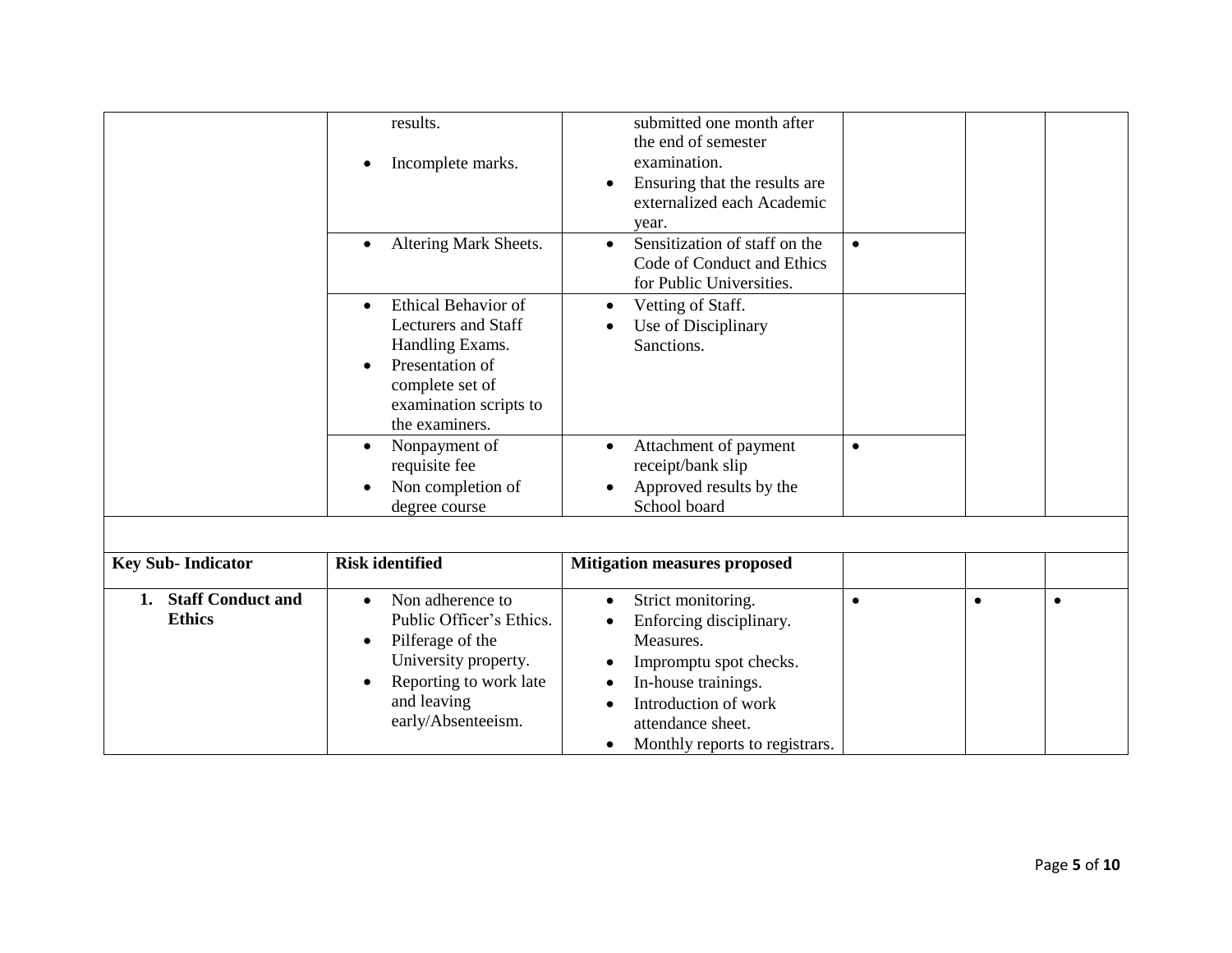| <b>Medical</b><br>2.                            | Referrals.<br>$\bullet$<br>Approval of Medical<br>claims.<br>Approval of<br>dependants lists.<br>False medical claims.       | Review the current medical<br>$\bullet$<br>Scheme to address<br>approvals, payments and<br>dependants' lists.<br>Engage insurance companies<br>to provide medical services.                                                 | $\bullet$                     | $\bullet$      |                |
|-------------------------------------------------|------------------------------------------------------------------------------------------------------------------------------|-----------------------------------------------------------------------------------------------------------------------------------------------------------------------------------------------------------------------------|-------------------------------|----------------|----------------|
| 3. Leave                                        | Staff being<br>$\bullet$<br>compromised to award<br>leave to non-qualified<br>or non-deserving staff.                        | Adherence to the Terms of<br>$\bullet$<br>Service, CBA's and<br>Employment Act, 2007.<br>Follow the laid down<br>procedures for leave<br>applications and<br>computation.                                                   | $\bullet$                     |                | $\bullet$      |
| Retirement<br>4.                                | Retention on service<br>$\bullet$<br>after attainment of<br>retirement age.<br>Payment of salary<br>/allowances to retirees. | Notices to retirees to be<br>$\bullet$<br>issued as per regulations.                                                                                                                                                        | $\bullet$                     | $\bullet$      | $\bullet$      |
| <b>C. Procurement and Financial Management:</b> |                                                                                                                              |                                                                                                                                                                                                                             |                               |                |                |
| <b>Financial Management</b>                     |                                                                                                                              |                                                                                                                                                                                                                             |                               |                |                |
| <b>Key Sub-Indicator</b>                        | <b>Risk identified</b>                                                                                                       | <b>Mitigation measures proposed</b>                                                                                                                                                                                         | <b>Measures</b><br>undertaken | <b>Changes</b> | <b>Remarks</b> |
| 1. Payments                                     | Payment of money<br>Claims to wrong or<br>non-beneficial<br>activities.                                                      | Automating the processes<br>$\bullet$<br>Adherence to procedures.<br>$\bullet$<br>Adherence to financial<br>management policies.<br>No expenditure must be<br>$\bullet$<br>incurred using personal<br>money without seeking |                               | $\bullet$      |                |

approval from finance officer.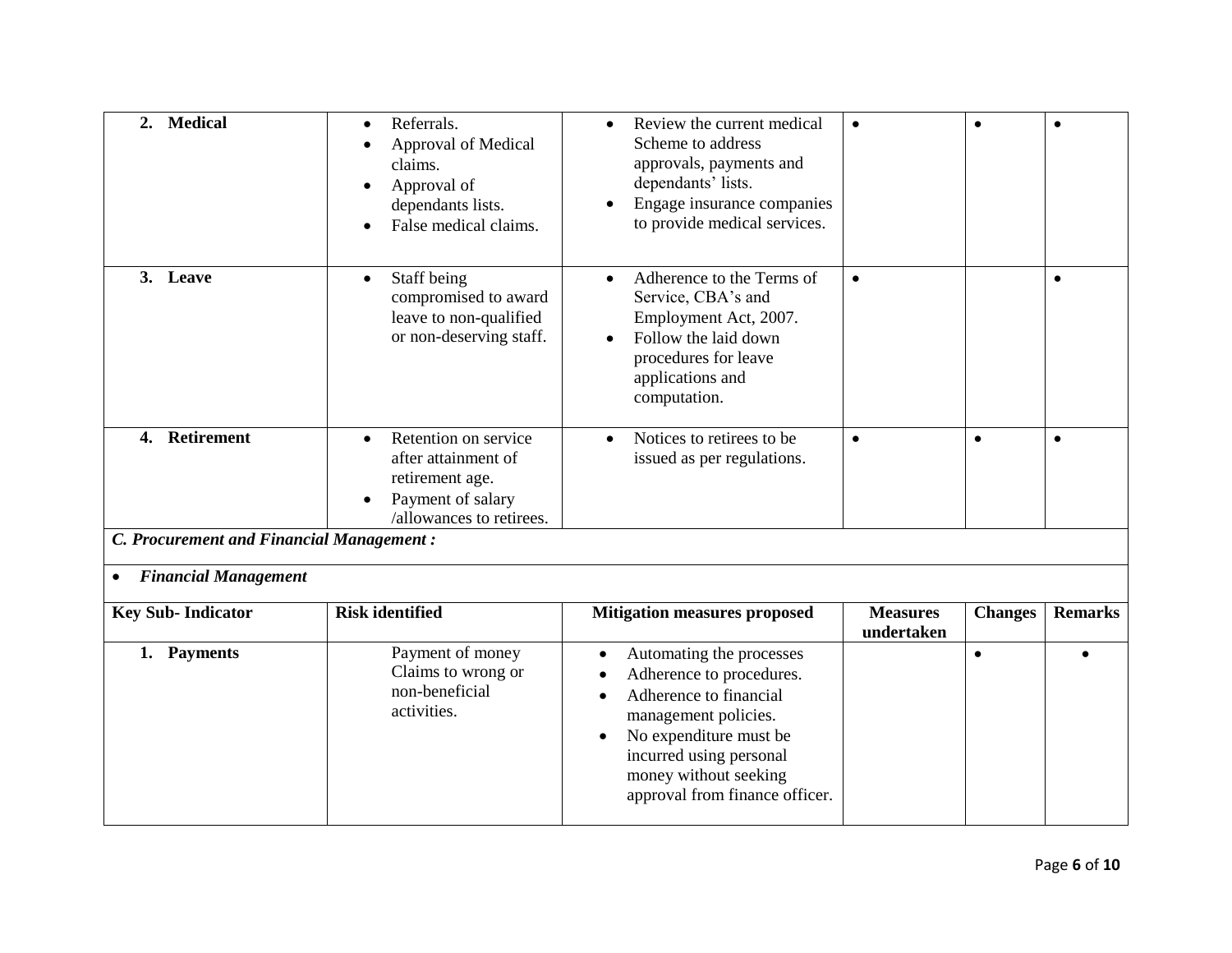| 2. Revenue                                             | Misuse of revenue<br>$\bullet$<br>collected.                                                                                      | Automating the processes.                                                                                                                                               |                                      |                |                |
|--------------------------------------------------------|-----------------------------------------------------------------------------------------------------------------------------------|-------------------------------------------------------------------------------------------------------------------------------------------------------------------------|--------------------------------------|----------------|----------------|
| 3. Examination and<br>accounting<br>4. Imprests        | Wrong Payment to<br>$\bullet$<br>staff in form of<br>allowances not<br>deserved.<br>Non accounting of<br>$\bullet$                | Develop/review relevant<br>$\bullet$<br>policies to guide payment of<br>allowances<br>Automating the processes.<br>$\bullet$<br>Imprests to be surrendered<br>$\bullet$ | $\bullet$                            | $\bullet$      |                |
|                                                        | imprest in time.                                                                                                                  | within 2 days of the end of<br>activity.                                                                                                                                |                                      |                |                |
| <b>Procurement</b>                                     |                                                                                                                                   |                                                                                                                                                                         |                                      |                |                |
|                                                        |                                                                                                                                   |                                                                                                                                                                         |                                      |                |                |
| <b>Key Sub-Indicator</b>                               | <b>Risk identified</b>                                                                                                            | <b>Mitigation measures proposed</b>                                                                                                                                     | <b>Measures</b><br><b>Undertaken</b> | <b>Changes</b> | <b>Remarks</b> |
| 1. Methods of<br>Procurement.                          | Tenders<br>Request for quotations<br>Expression of interest<br>Low value<br>procurement<br><b>Direct Procurement</b><br>$\bullet$ | Adherence to procedures<br>$\bullet$                                                                                                                                    |                                      |                |                |
| 2. Receiving of<br><b>Procured Goods/</b><br>Services. | Delivery of goods<br>$\bullet$<br>Receipt of goods                                                                                | Adherence to procedures<br>$\bullet$                                                                                                                                    | $\bullet$                            |                |                |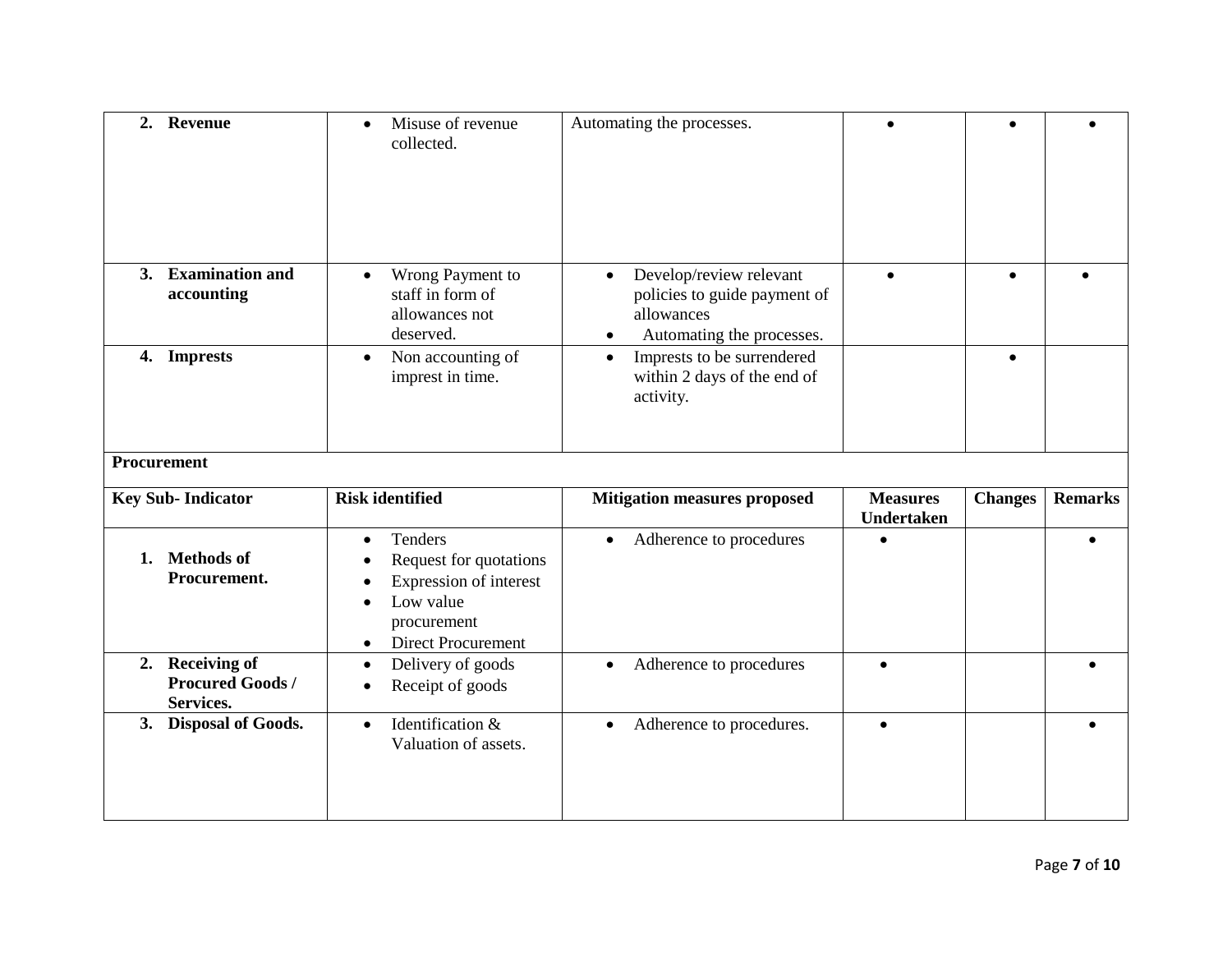|    | <b>D. Information Communication Technology</b><br><b>Key Sub-Indicator</b> | <b>Risk identified</b>                                                                                                                                                 | <b>Mitigation measures</b><br>proposed                                                                                           | <b>Measures Undertaken</b>                                                                                                                                              | <b>Changes</b> Remarks |  |
|----|----------------------------------------------------------------------------|------------------------------------------------------------------------------------------------------------------------------------------------------------------------|----------------------------------------------------------------------------------------------------------------------------------|-------------------------------------------------------------------------------------------------------------------------------------------------------------------------|------------------------|--|
|    | <b>Finance</b><br><b>Management</b><br><b>Information System</b>           | <b>Fraud in (FMIS)</b><br>systems<br>e.g. Bribery, Abuse of<br>trust through sharing of<br>passwords, Manipulation<br>of financial records by<br>unauthorized persons. | Audit trails<br>staff.<br>Full automation $\&$<br><b>Integration of FMIS</b><br>system with other existing<br>systems.           | Integrating the system directly with the bank<br>Control of access rights of and updating the office of the DVC finance<br>on current status of financial transactions. |                        |  |
| 2. | <b>Exam Processing</b><br><b>System</b>                                    | <b>Abuse of Exam</b><br>processing system.<br>E.g. Bribery, Favoritism, $\bullet$<br>Abuse of trust through<br>sharing of passwords.                                   | Full automation of exam<br>process.<br>Implement & strengthen<br>the exam policy.<br>Strict adherence to<br>examination Almanac. | Procurement of a comprehensive ERP with<br>Exams module which is more secure,<br>efficient and transparent.                                                             |                        |  |

П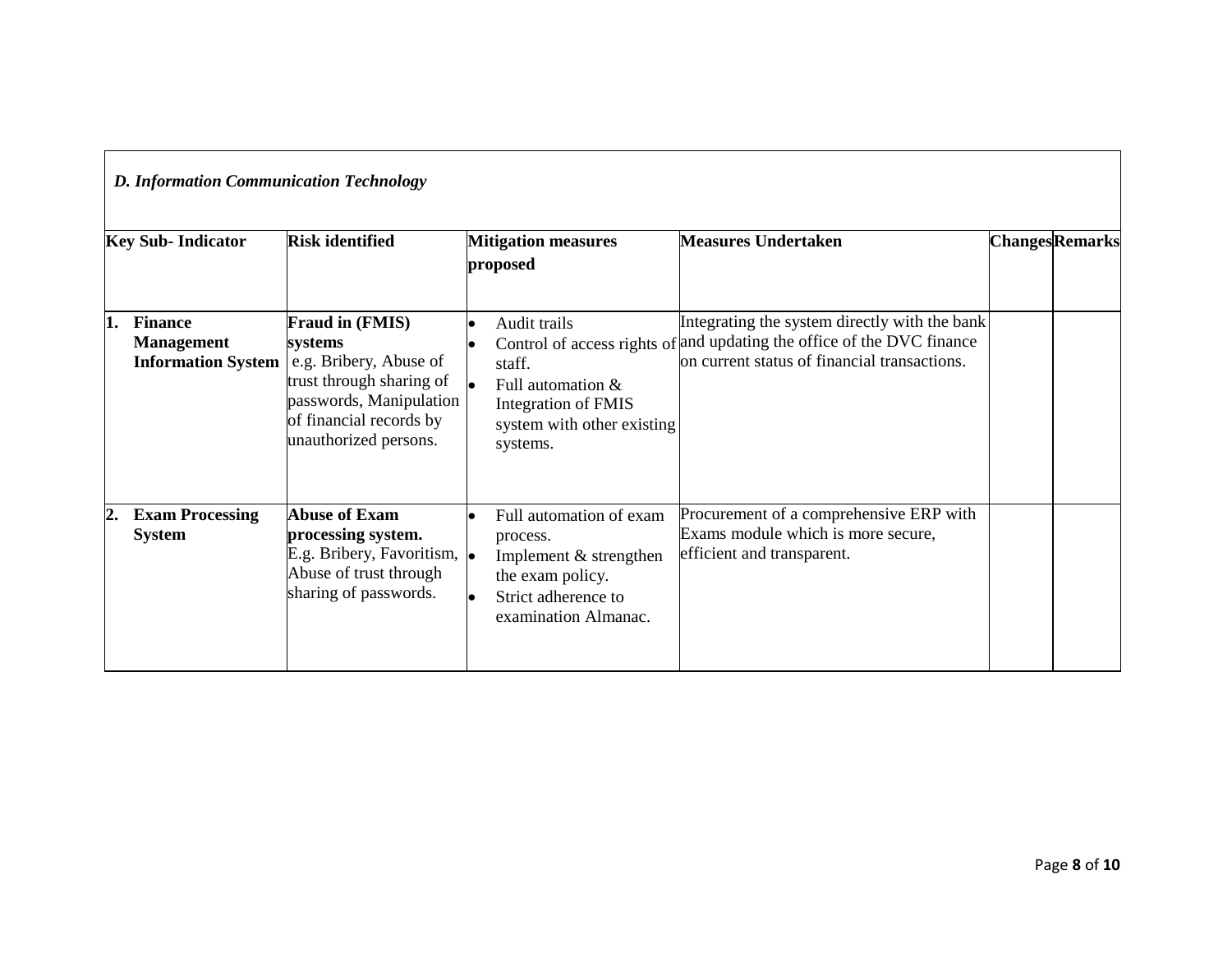| 3.  | <b>Human resource</b><br>management        | <b>Mismanagement of</b><br>staff/students<br>information systems information records e.g.<br>Manipulation of staff<br>information without<br>permission. Leaking<br>confidential information<br>of (staff mails) to the<br>public.                                     | Automation and<br>integration of staff<br>records<br>Train/Sensitize staff who<br>handle<br>sensitive information<br>(oath of secrecy).<br>Proper handling of records<br>(register, tracking files).                        | Procuring a comprehensive ERP with<br>Human Resource module which is more<br>secure, efficient and transparent.        |  |
|-----|--------------------------------------------|------------------------------------------------------------------------------------------------------------------------------------------------------------------------------------------------------------------------------------------------------------------------|-----------------------------------------------------------------------------------------------------------------------------------------------------------------------------------------------------------------------------|------------------------------------------------------------------------------------------------------------------------|--|
| 14. | <b>Managing of ICT</b><br><b>Resources</b> | Misuse of ICT Resources •<br>E.g. Propagating viruses<br>with intention of<br>corrupting the IT system, $\bullet$<br>Hacking IT systems to<br>explore vulnerabilities of $\bullet$<br>the systems which can<br>inconvenience the<br>legitimate users of the<br>system. | Installing of firewalls<br>(Both software &<br>hardware)<br>Installing network<br>monitoring tools<br>Use of bandwidth<br>optimization tool.<br>Training of staff<br>(Sensitization).<br>Carry out regular system<br>audit. | Training and sensitization of University<br>staff across the campuses on proper use<br>of ICT equipment and resources. |  |